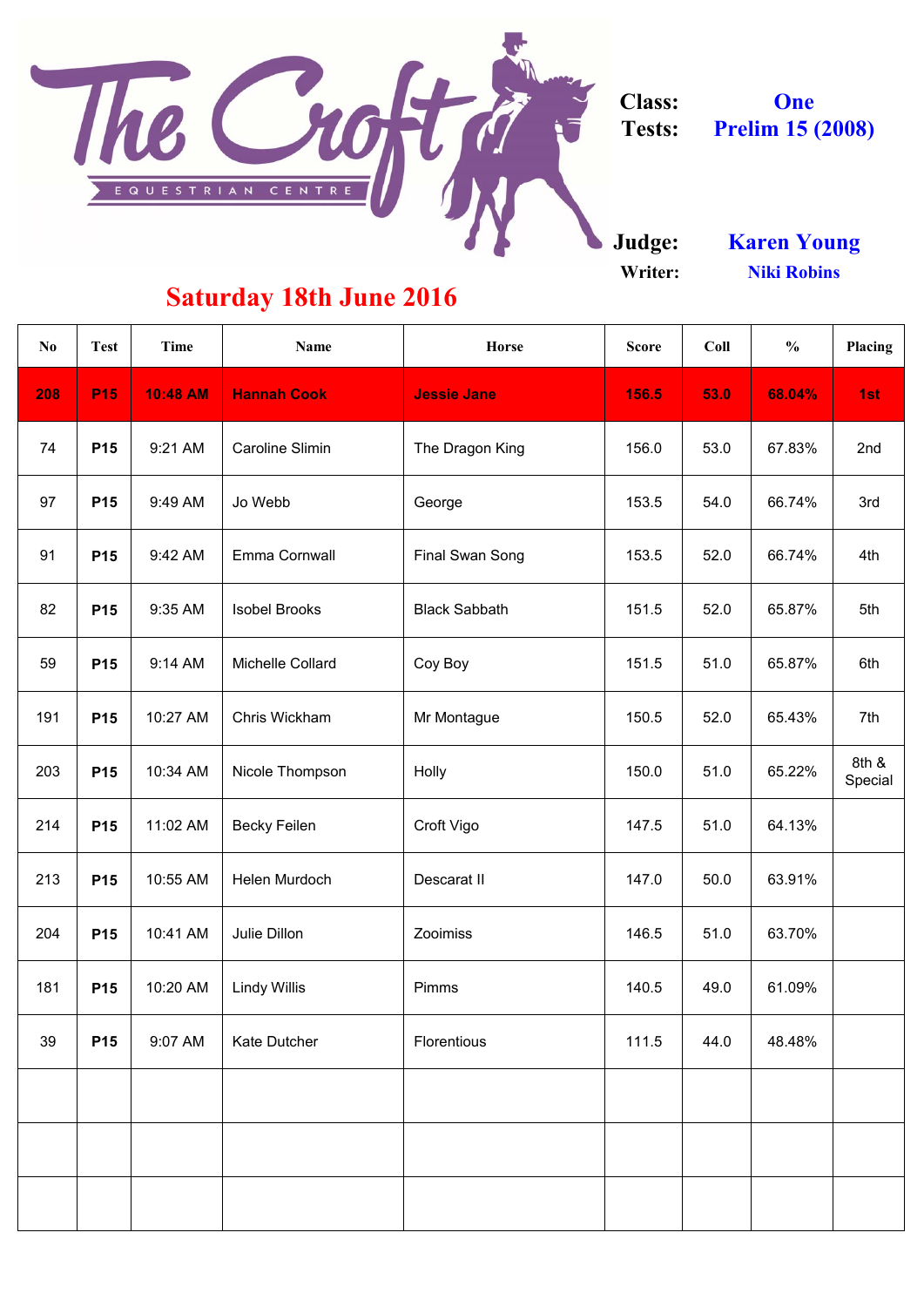

**Class: Tests:**



| N <sub>0</sub> | <b>Test</b>     | <b>Time</b>     | <b>Name</b>           | <b>Horse</b>               | <b>Score</b> | Coll | $\frac{0}{0}$ | Placing |
|----------------|-----------------|-----------------|-----------------------|----------------------------|--------------|------|---------------|---------|
| 221            | <b>N22</b>      | <b>12:50 PM</b> | <b>Judith Twallin</b> | <b>Jonny</b>               | 203.5        | 58.0 | 70.17%        | 1st     |
| 229            | <b>N22</b>      | 1:25 PM         | Lesley-Ann Harrison   | Kiwi                       | 198.0        | 55.0 | 68.28%        | 2nd     |
| 191            | P <sub>19</sub> | 11:27 AM        | Chris Wickham         | Mr Montague                | 148.5        | 54.0 | 67.50%        | 3rd     |
| 232            | <b>N22</b>      | 1:32 PM         | Jo Maycock            | Diamond                    | 193.5        | 56.0 | 66.72%        | 4th     |
| 204            | P <sub>19</sub> | 11:41 AM        | Julie Dillon          | Zooimiss                   | 146.0        | 53.0 | 66.36%        | 5th     |
| 208            | P <sub>19</sub> | 11:48 AM        | Hannah Cook           | Jessie Jane                | 145.0        | 53.0 | 65.91%        | 6th     |
| 225            | <b>N22</b>      | 1:11 PM         | Amy Aufiero           | <b>Ballincora</b>          | 189.5        | 53.0 | 65.34%        | 7th     |
| 227            | <b>N22</b>      | 1:18 PM         | <b>Caroline Sykes</b> | Zu                         | 189.0        | 54.0 | 65.17%        | 8th     |
| 203            | <b>P19</b>      | 11:34 AM        | Nicole Thompson       | <b>Holly</b>               | 142.5        | 52.0 | 64.77%        |         |
| 222            | <b>N22</b>      | 12:57 PM        | <b>Melissa Howett</b> | <b>Penstrumbly Alwynne</b> | 187.5        | 51.0 | 64.66%        |         |
| 218            | <b>P19</b>      | 12:23 PM        | Aimee Slimin          | Cilvera W                  | 142.0        | 49.0 | 64.55%        |         |
| 234            | <b>N22</b>      | 1:39 PM         | Sue Pashen            | Wolfegang Mayday Melody    | 185.5        | 54.0 | 63.97%        |         |
| 215            | P <sub>19</sub> | 12:02 PM        | <b>Helen Dominick</b> | Louis                      | 140.0        | 51.0 | 63.64%        | Special |
| 213            | <b>P19</b>      | 11:55 AM        | <b>Helen Murdoch</b>  | Descarat II                | 137.5        | 49.0 | 62.50%        |         |
| 181            | <b>P19</b>      | 11:20 AM        | <b>Lindy Willis</b>   | <b>Pimms</b>               | 130.0        | 47.0 | 59.09%        |         |
| 217            | <b>P19</b>      | 12:16 PM        | Leah Jones            | Freddie                    | 130.0        | 46.0 | 59.09%        |         |
| 216            | <b>P19</b>      | 12:09 PM        | Julia Plewniok        | Benji                      | 128.5        | 48.0 | 58.41%        |         |
|                |                 |                 |                       |                            |              |      |               |         |

**Two Prelim 19 (2008) Novice 22 (2007)**

> **Stuart Banks Julie Jerome**

## **Saturday 18th June 2016**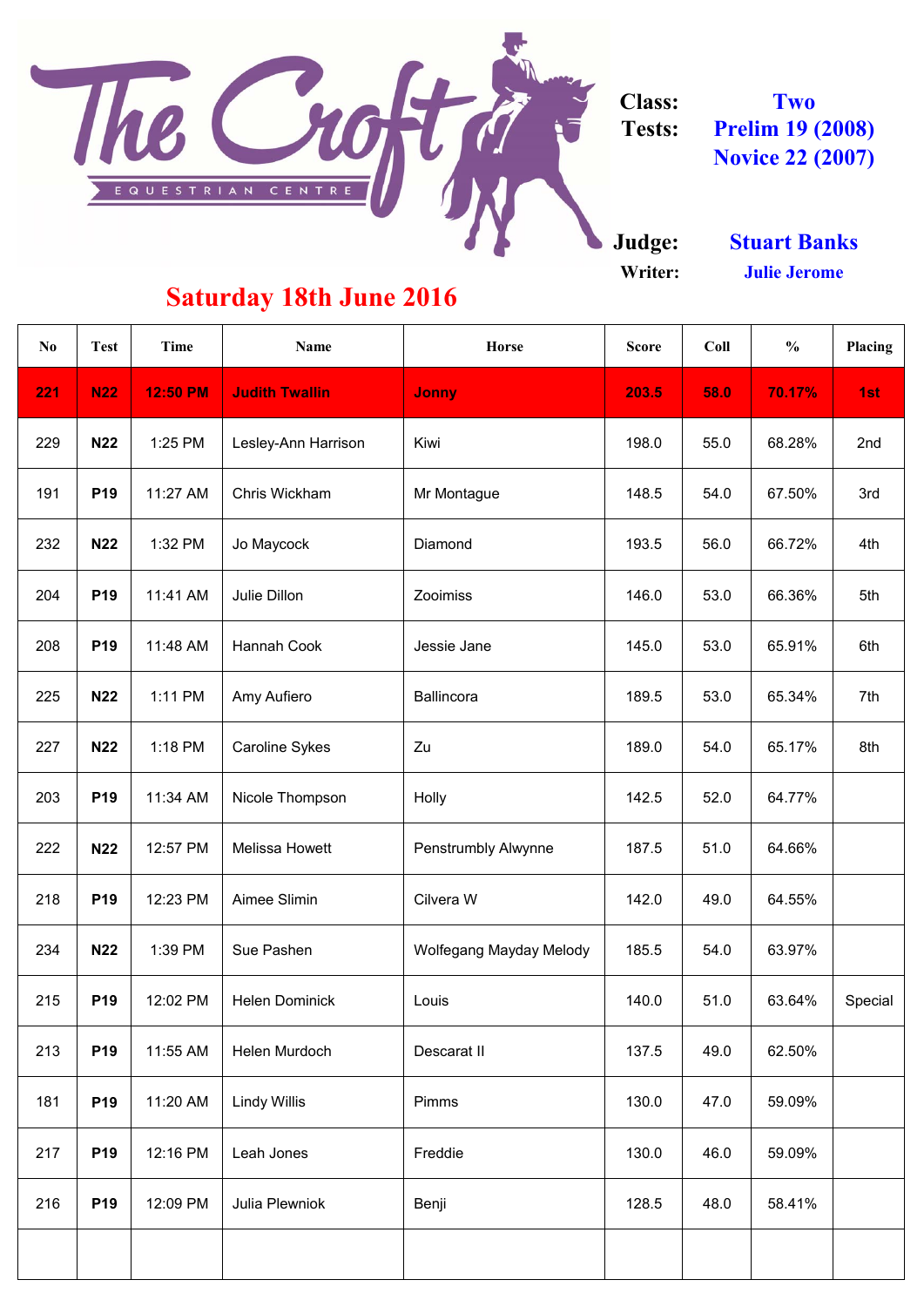

**Class: Tests:**



| N <sub>0</sub> | <b>Test</b> | Time           | <b>Name</b>           | <b>Horse</b>                   | <b>Score</b> | Coll | $\frac{6}{6}$ | <b>Placing</b>     |
|----------------|-------------|----------------|-----------------------|--------------------------------|--------------|------|---------------|--------------------|
| 247            | <b>N38</b>  | <b>3:15 PM</b> | <b>Lesley Bolton</b>  | Indie                          | 214.5        | 55.0 | 69.19%        | 1st                |
| 225            | <b>N38</b>  | 2:07 PM        | Amy Aufiero           | <b>Ballincora</b>              | 211.5        | 55.0 | 68.23%        | 2nd                |
| 251            | <b>E40</b>  | 3:36 PM        | <b>Terrie Cross</b>   | <b>Taiforgan Sir Monty</b>     | 208.0        | 53.0 | 67.10%        | 3rd                |
| 241            | <b>N38</b>  | 2:56 PM        | <b>Gary Yeoman</b>    | Jumbo                          | 205.5        | 54.0 | 66.29%        | 4th                |
| 248            | <b>N38</b>  | 3:22 PM        | Janet Zaremba         | <b>Highfields Piebald Lad</b>  | 205.5        | 53.0 | 66.29%        | 5th                |
| 229            | <b>N38</b>  | 2:21 PM        | Lesley-Ann Harrison   | Kiwi                           | 201.0        | 52.0 | 64.84%        | $6th =$            |
| 238            | <b>N38</b>  | 2:42 PM        | <b>Kacey Leathers</b> | Honey                          | 201.0        | 52.0 | 64.84%        | $6th =$            |
| 240            | <b>N38</b>  | 2:49 PM        | <b>Lucy Harris</b>    | <b>Apache Warrior</b>          | 193.0        | 51.0 | 62.26%        | 8th                |
| 234            | <b>N38</b>  | 2:35 PM        | Sue Pashen            | <b>Wolfegang Mayday Melody</b> | 193.0        | 50.0 | 62.26%        |                    |
| 218            | <b>N38</b>  | 2:00 PM        | Aimee Slimin          | Cilvera W                      | 191.0        | 50.0 | 61.61%        |                    |
| 232            | <b>N38</b>  | 2:28 PM        | Jo Maycock            | Diamond                        | 180.5        | 49.0 | 58.23%        |                    |
| 227            | <b>N38</b>  | 2:14 PM        | <b>Caroline Sykes</b> | Zu                             | 175.0        | 47.0 | 56.45%        |                    |
| 250            | <b>N38</b>  | 3:29 PM        | Liz Rushton           | Mister Jazz                    | 195.0        | 52.0 | 62.90%        | $H/C$ &<br>Special |
|                |             |                |                       |                                |              |      |               |                    |
|                |             |                |                       |                                |              |      |               |                    |

**Alison Duck Sue Rowland**

## **Saturday 18th June 2016**

**Three Novice 38 (2005) Elem 40 (2010)**